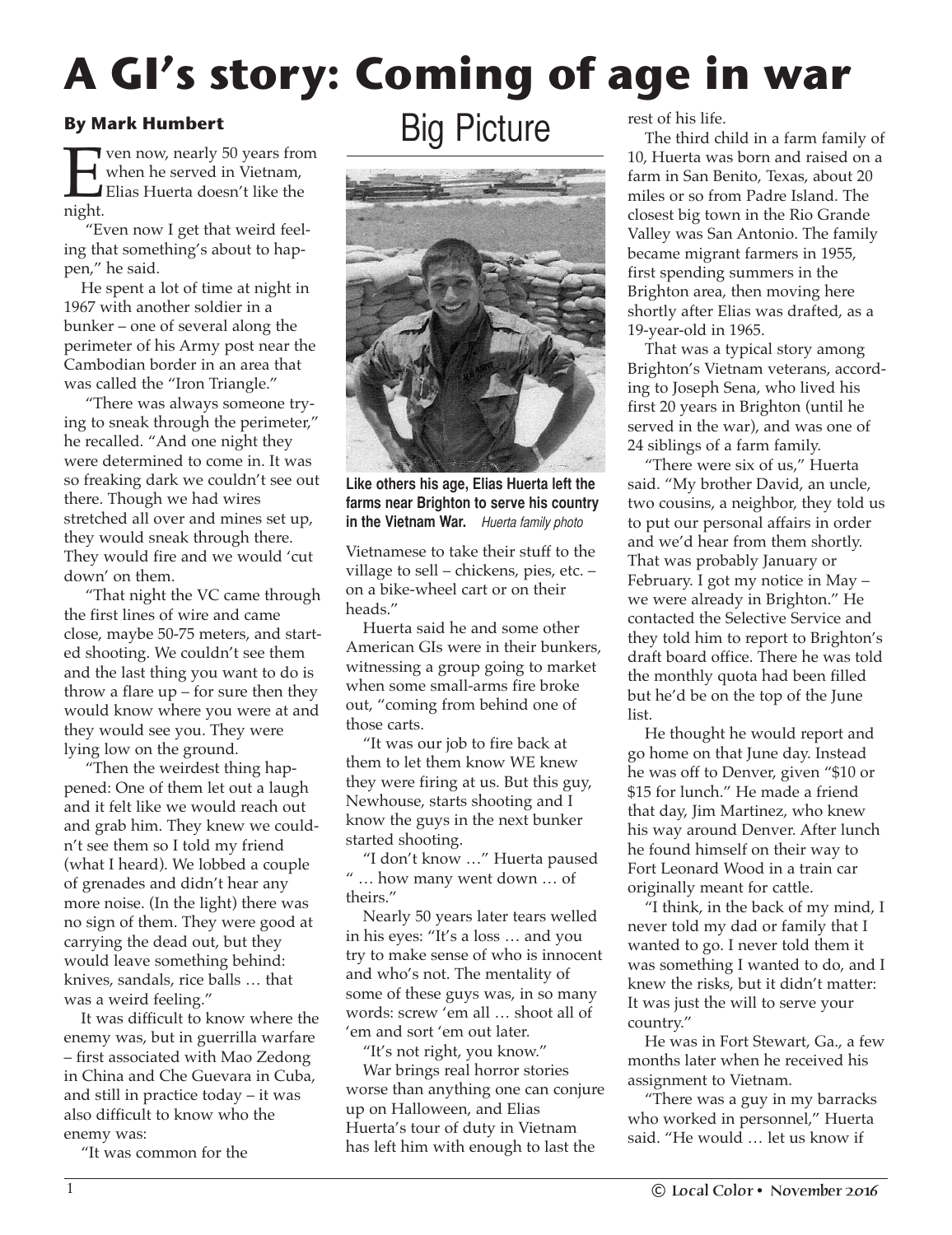any orders came in to go somewhere. A couple of orders came in for Korea, some orders came in for Germany, and he always saved 'the best for last.' He looked at me and said, 'you're going over there.' A couple of others also were told they were going (to Vietnam).

"I went to Texas and said my goodbyes to my uncles and family," he said about his 30-day leave before he shipped out. "It was the first time I actually saw my (future) wife face to face."

He talked to Tules (still his wife) quite a bit then and they began a long-distance relationship. "We kept writing back and forth."

Though he had feelings for her, he said, he didn't want her to think he had long-range plans.

He left for Oakland, Calif., on a troop carrier flying out of Buckley Air Force Base "at 1 or 2 a.m. One of my sisters, my bother Dave and a couple others dropped me off in the middle of the night. I've never been back (to Buckley) since then. I don't know where it is and I have no desire to go there."

Amid a chilly reception from the locals, hot days, monsoon rains (and the resulting jungle rot on their perennially wet feet), and C-rations, they also were fighting war.

In addition to Special Forces training to learn about anti-personnel mines, booby traps, trip wires and camouflage, he also took two months of primary light-vehicle training and was assigned to the 163rd Transportation Company.

He was involved in two major operations – Cedar Falls and Junction City – lasting anywhere from two to five weeks, and "a lot of little ones," commonly called "search-and-destroy" missions.

"You were actually chasing the enemy, and I was the lead person in the convoy – we would move the units in the convoy to wherever they needed to go. You would take the most experienced guy in the lead truck with a 60mm machine gun.

" 'Charlie' (short for VC – or radio code 'Victor Charlie' – for Viet



**since returning from the war, serving on the Brighton City Council and Urban Renewal Authority.** *Local Color file photo*

Cong) was constantly shooting at you," he said. "We called it harassment fire. I always prayed, asking God not to let me die from a sniper shot. When you were in the field you were exposed to mines planted on the trails – never paved – and Charlie had a way of doing things. They would fire at one side of the convoy, having mined the other side. Americans didn't understand the enemy had years of experience – they fought the French for years (before the U.S. presence). Guerrilla warfare was never a trick in the (our) book.

"They had a good way of communicating – and they didn't have cell phones then – and they knew exactly what we were doing."

He said their goal was to disable a convoy and then rain mortar fire "and rock the hell out of you" on the tanks and armored personnel carriers among the vehicles.

He said incoming and outgoing gunfire and explosives led to the hearing loss he now suffers.

A mortar attack caused another of Huerta's war wounds. "I got hit twice, though neither was a direct hit.

"It was a mortar that hit right

under the truck," he said. "Mortar rounds were a way of 'entertaining' us, coming in and going out. You could hear them when they were close. When we realized (this one) was going to hit us, we all tried to jump off the truck." He indicated the concussion of the mortar might have pushed them farther and faster than their jumps did.

"I landed on – I don't know what – maybe a stump. A few days later I wrapped my knee – it was cut, not from direct impact or a fragment or anything like that."

And the danger could come from anywhere, he said.

It was even common in the villages for a kid to be carrying a grenade, he said. "They'd say GI No. 1, VC No. 10 (worst) – a kid, an old woman or old man – anyone could kill you."

A child might hand a soldier a coconut or papaya. "You would bust it open and it would explode in your face. They would hang American flags in the trees, and when a GI tried to pull them out, it was a booby trap."

He admitted there are some things he experienced there that he will carry to his grave.

"Having seen the opposite side of atrocity, I could see how one could develop that ("shoot now, sort later") type of mentality, he said. "We were fighting an enemy that had no heart.

"We could go into a village and see straw huts still burning, so you knew the area was still real hot: I witnessed just one time a couple of our guys – part of their fatigues ripped off – hanging from a tree: they had been mutilated. We had to cut them down."

The U.S. soldiers shared a secret desire: They preferred to die than to be taken prisoner.

Huerta said they also knew the secret way to make enemy soldiers talk: "We didn't abuse prisoners, but truth, they would start blabbing if we threatened to give them to the Koreans. South Korea didn't follow the Geneva Convention."